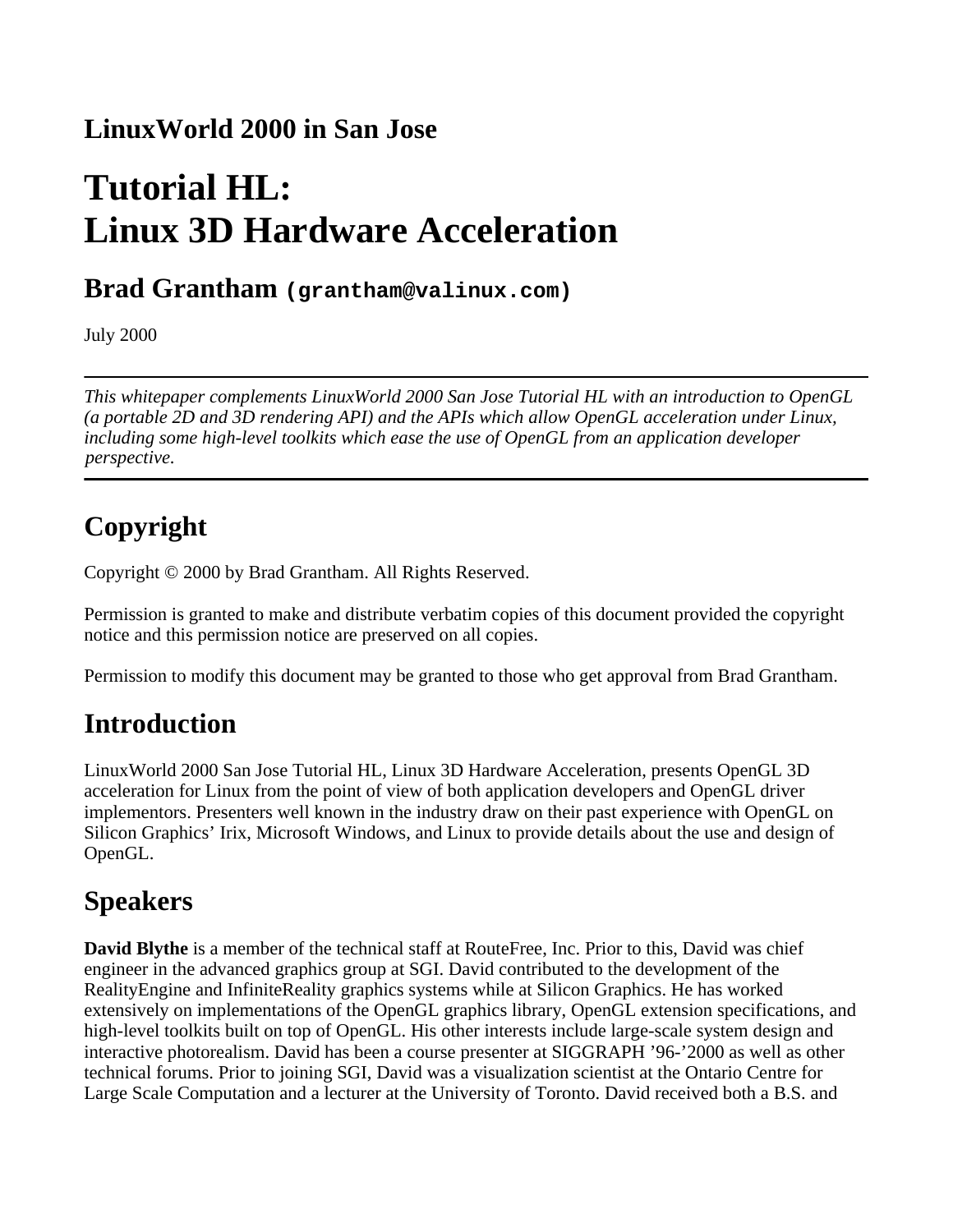M.S. degree in computer science from the University of Toronto.

**Brad Grantham** is a Senior Software Engineer at VA Linux Systems in Sunnyvale, California. Brad specializes in 3D graphics and OpenGL, and previously worked at Silicon Graphics on object oriented graphics toolkits. Prior to SGI, Brad worked at Tenon Intersystems on a Macintosh UNIX variant and at Recognition Research on image processing. Brad is an Adjunct Lecturer at Santa Clara University and has presented at the SIGGRAPH computer graphics conference for the past three years.

**Brian Paul** works for Precision Insight, Inc. where he contributes to the development of infrastructure and drivers for 3D hardware acceleration on Linux. He's probably best known for Mesa: his open source implementation of the OpenGL API. Brian has been involved in 3D software development for over 10 years and holds BS and MS degrees in computer science from the University of Wisconsin.

#### **OpenGL under Linux**

OpenGL is *the* industry standard 3D graphics API. OpenGL is available on most platforms from Silicon Graphics InfiniteReality to Sun Workstations' Creator3D to Hewlett Packard's Visualize fx6 series, all the way to a five hundred dollar commodity PC that can be bought at a computer superstore. OpenGL 1.2 supports the most common high-end features of graphics cards including multitexture, texture automatic coordinate generation, and geometry and lighting acceleration. More advanced features are easily exposable as OpenGL extensions either by an individual vendor or by the OpenGL architecture Review board. The OpenGL API is not tied to an individual window or operating system and is thus very portable.

OpenGL is used for all types of 3D visualization as well as 2D illustration. Many games available under Windows 98 and most under Linux use OpenGL, including Quake III: Arena, Baldur's Gate II, and Descent 3. OpenGL has long been the choice of API for Scientific Visualization and CAD software. Many animation and visualization packages go so far as to implement their user interface using OpenGL because it allows them to write platform-independent graphics code.

Linux has already established itself as a powerful platform for internet services and computing and is now starting to compete with Windows as a desktop environment for applications. Only time will tell whether Linux can match or even supplant Windows, but support for games and other 3D applications is a prerequisite. OpenGL has been available in an unaccelerated form on Linux for several years, both as a port of Silicon Graphics' OpenGL and as Mesa, a multiplatform open source implementation of the OpenGL 1.2 API.

In the last year and a half, the list of 3D acclerators supported under Linux has grown from one to nearly all of the accelerators supported available for PCs. Matrox, 3dfx, 3Dlabs, S3, Evans and Sutherland, and NVIDIA are all supported in some form of hardware-accelerated Mesa or OpenGL.

Some implementations of the OpenGL API under Linux provide advanced features rivaling those of Windows OpenGL implementations, including multitexture, 3D texture, geometry acceleration, and AGP buffers for DMA for rapid transfer of commands to hardware. Benchmarking by Utah-GLX developers (admittedly biased) shows Linux Mesa and OpenGL to approach or even exceed the performance of OpenGL under Windows 98. (see utah-glx-dev mailing list messages from the 21st of January, 2000 and the 30th of January, 2000 )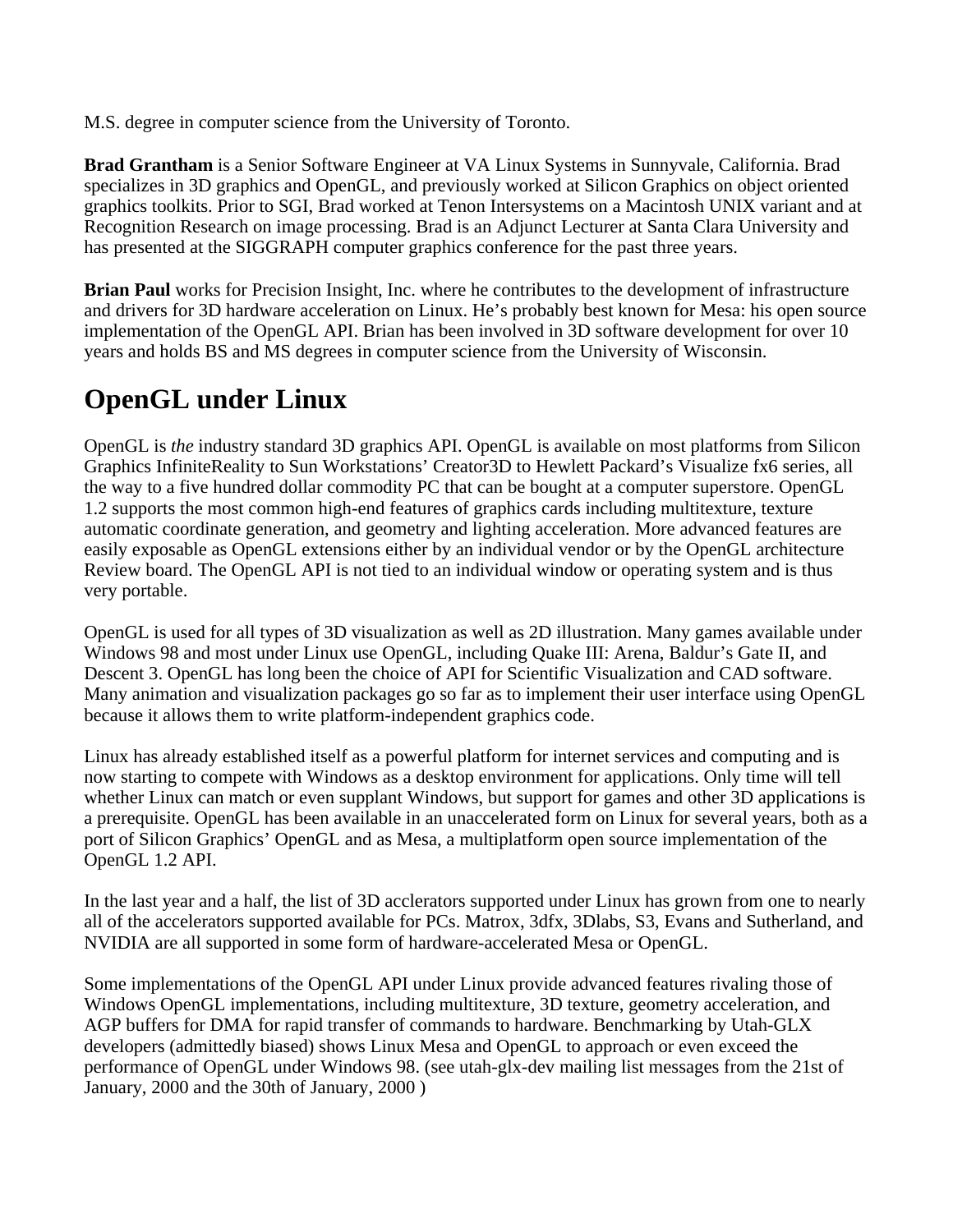This tutorial provides an introduction to the use and implementation of the OpenGL API on Linux, and should be valuable both to beginning OpenGL application developers wishing to use Linux and to engineers curious about the foundations of 3D direct rendering using the OpenGL API.

### **Brief Introduction to OpenGL**

This tutorial is not intended to contain a detailed introduction to the features of OpenGL itself. This tutorial instead touches only on the basics of OpenGL to provide a brief introduction. For an in-depth introduction to OpenGL, see the *OpenGL Programming Guide* (also known as the "Red Book", most recently edited by Dave Shreiner), which introduces the reader to each of the OpenGL features in turn and how to use each one. A detailed technical specification for OpenGL is available at www.opengl.org.

OpenGL is an immediate mode 2D and 3D graphics library. An application calls commands in the OpenGL library to change state including colors, lighting, and textures, and to draw primitives. A snippet of code in OpenGL to draw a red lit triangle can look like the following:

```
 GLfloat lightPos[4] = [0.707f, 0.707f, 0.0f, 0.0f];
 GLfloat redColor[4] = [1.0f, 0.0f, 0.0f, 1.0f];
 glEnable(GL_LIGHTING);
 glEnable(GL_LIGHT0);
 glLightfv(GL_LIGHT0, GL_POSITION, lightPos);
 glMaterialfv(GL_FRONT_AND_BACK, GL_AMBIENT_AND_DIFFUSE, redColor);
 glBegin(GL_TRIANGLES);
    qlNormal3f(0, 0, 1);
    glVertex3f(-1, 1, 0);
     glNormal3f(0, 0, 1);
    qlVertex3f(-1, -1, 0);
     glNormal3f(0, 0, 1);
    qlVertex3f(1, -1, 0);
 glEnd();
```
Each application thread has a current openGL *context*, which contains drawing state and directs drawing commands to a window. Each of the functions above and most of the functions in OpenGL change the context's state directly and execute immediately from the viewpoint of the application. Thus OpenGL is called an *immediate mode* API. The OpenGL machine can be broken roughly into two parts: transformation and rasterization.

Geometric primitives in OpenGL are specified using 1, 2 or 3 dimensional vertices, for example with glVertex3f or with glInterleavedArrays. OpenGL maintains a stack of matrices for the *modelview* transformation, so that vertices can be modeled in one space, then rotate, scaled, and translated into another, and finally transformed into the camera space, or *eye* space. Because it's a stack, applications can easily apply hierarchical transformations through glMultMatrix, glPushMatrix, and glPopMatrix. Then vertices are lit using an (emperically derived) mathematical model including spotlight effects and surface shininess, often provided using glLightfv. The top of the *projection* matrix stack projects 3D points on to the 2D window.

Once primitives like triangles and lines are lit, projected to the screen and clipped, they are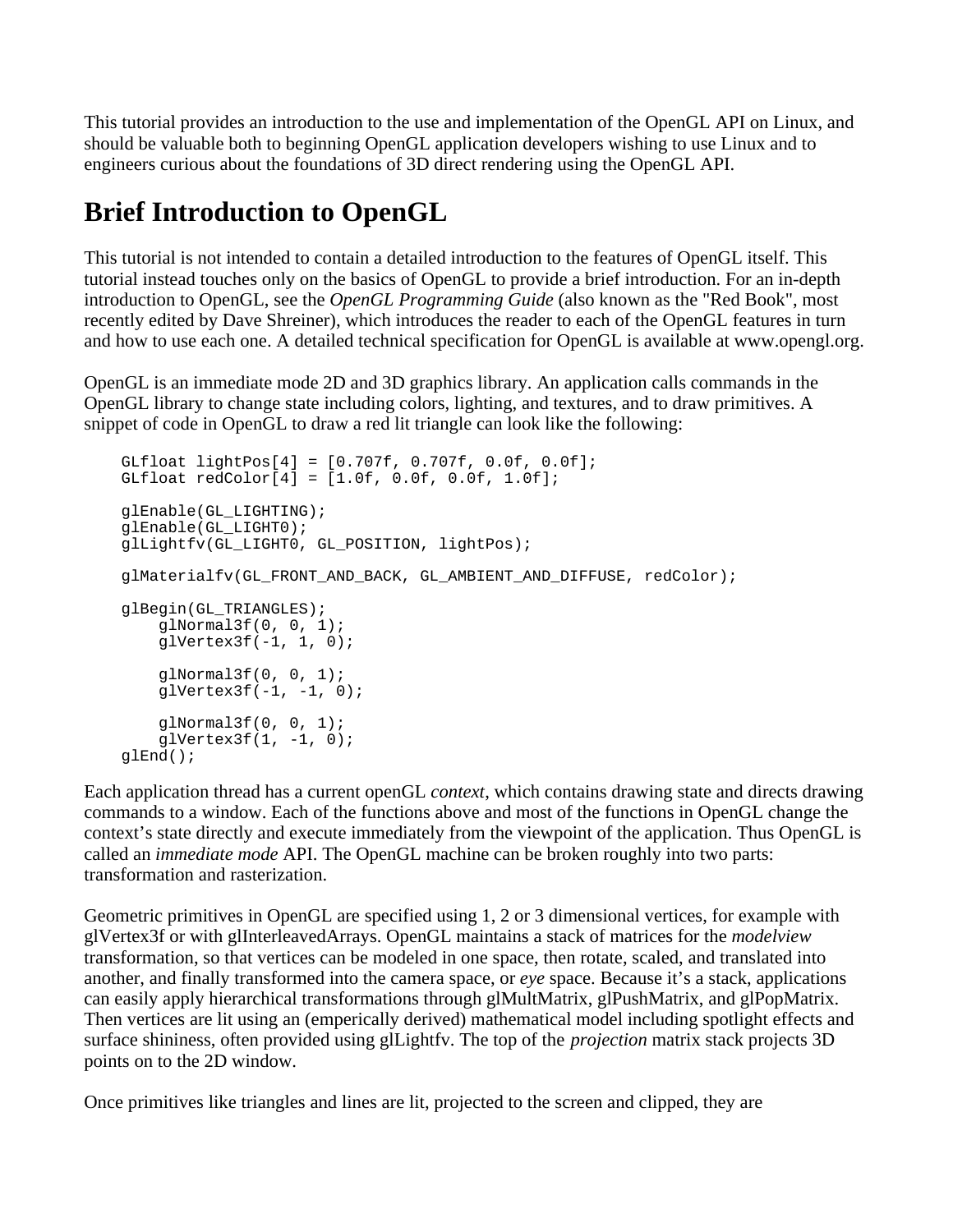scan-converted. The colors produced at vertices are usually interpolated across the pixels inside the vertex, and this can produce a convincing illusion of surface curvature. A rectangle of pixels (*texture*) can be applied across the primitive to simulate changes in color across a surface or to be used in (potentially complex) pixel operations, using glTexImage and glTexEnv. A small screen aligned *stipple* pattern can be applied to mask pixels out, and there is a *stencil buffer* which can be used as a more general masking or counting register. The distance of the primitive from the eye is also interpolated and can be compared to the *depth buffer* to see if it each pixel not "hidden". Pixels from a primitive (*fragments*) can be blended with the color values already in the frame buffer.

OpenGL also provides functions for reading images from (glReadPixels) and storing images in (glDrawPixels) the framebuffer directly, although many implementations optimize this operation poorly. Images can be converted from or into different pixel formats, and row strides can allow use of a subset of the image. A color lookup can also be applied to color values from the image. Some implementations support the OpenGL 1.2 Imaging subset which allows a rich set of operations including lookups, histograms, and convolution among others.

All OpenGL state can be queried using some variant of glGet, and sets of state variables can be pushed and popped. A sequence of OpenGL commands can also be stored in a *display list* for execution later by glCallList; implementations may choose to compile those commands into a more efficient form for execution.

OpenGL also has some interesting but little used features for returning transformed and clipped vertices to the application and detecting when primitives are rasterized within a rectangular window (*selection*; usually used to detect which scene objects are under a mouse click).

OpenGL does not provide an audio API, a mechanism for playing back video, object-oriented scene manipulation, or windowing or operating system abstractions. OpenGL in general was designed to provide a flexible but detailed programming abstraction for a class of machines that draw raster graphics.

### **GLU, the OpenGL Utility Library**

Because OpenGL is designed to be a clean hardware abstraction layer, it does not provide some obvious facilities for convenience. GLU provides functions for creating a viewing transformation from simple 3D data about the camera position and the object being viewed, drawing curved NURBS or quadric surfaces, and downloading texture data that is not a power of two on a side and filling in the data that OpenGL needs to perform texture antialiasing.

### **OpenGL and the X Window System**

Since OpenGL does not provide a windowing or event API, a separate specification and API details how OpenGL is tied to a specific windowing system. For Linux and the X Window System, this API is *GLX*. (For Windows 98/NT, it's called *WGL*, and for MacOS it's called *AGL*.)

Many developers opt to avoid the complexities of GLX and use a portable toolkit which **does** encapsulate windowing and event systems, like GLUT (mentioned later in these notes). The remainder of this section presents a brief introduction to OpenGL and GLX.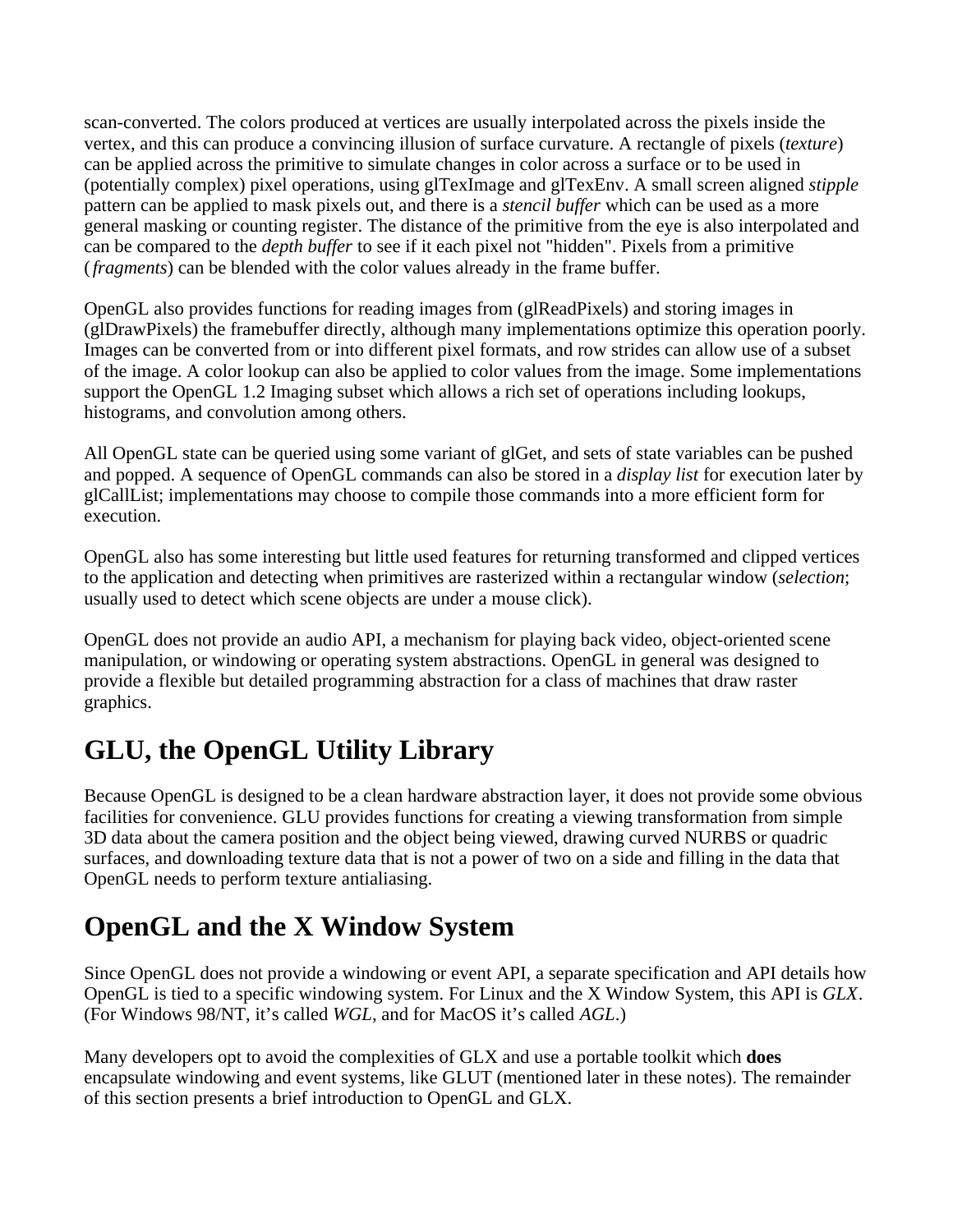GLX is actually used to describe several aspects of the process of rendering with OpenGL on X. In addition to being the API used to connect OpenGL with X, it is also the protocol used to transmit OpenGL commands over the X wire (socket or UNIX domain pipe). It is also used as the name of an open source package that provides hardware acceleration for OpenGL programs using Mesa and GLX, as described later.

Because the GLX protocol is communicated over the X wire, applications can run on one machine and direct their 3D rendering output to a completely different machine. Most commonly, though, OpenGL applications run on the same machine as the display. An OpenGL library can optionally detect this situation and send OpenGL commands directly to the hardware, known as *direct rendering*. This saves bandwidth and conversion overhead, but requires a great detail of synchronization between the X server and other direct OpenGL clients. Direct rendering in different implementations of the OpenGL API under Linux are described later.

An application requests an X visual (or searches for one itself) that matches its requirements for OpenGL bit-depths, doublebuffering, and other framebuffer attributes. An OpenGL context is created and bound to an X Windows drawable (usually a window). Here's an example of some code that illustrates this process:

```
static int attributeList[ ] = \{ GLX_RGBA,
    GLX_DOUBLEBUFFER,
   GLX DEPTH SIZE, 16,
   GLX RED SIZE, 5,
   GLX GREEN SIZE, 5,
     GLX_BLUE_SIZE, 5,
     None
 };
 XVisualInfo *visInfo =
     glXChooseVisual(display, screen, attributeList);
 /* Application opens X Window that matches visual info */
context = qIXCreateContext(display, visible, 0, GLTRUE); glXMakeCurrent(display, window, context);
 /* Application renders a bunch of 3D data */
 glXSwapBuffers(display, drawable);
```
An application might issue some costly OpenGL operations and then issue X operations as well in a separate region, because OpenGL may be highly pipelined. Because OpenGL rendering is often direct, however, GLX provides functions allowing an application to force either OpenGL or X drawing to complete before proceeding with the other in an overlapping screen region, for example for 3D scenes annotated with X widgets.

GLX also allows for OpenGL rendering in drawables that do not require on-screen real estate, or X Pixmaps, but this operation is limited; the newer GLX 1.3 specification offers *pbuffers* which can be used as offscreen rendering areas that don't require X semantics and whose contents can be copied to other drawables or texture memory.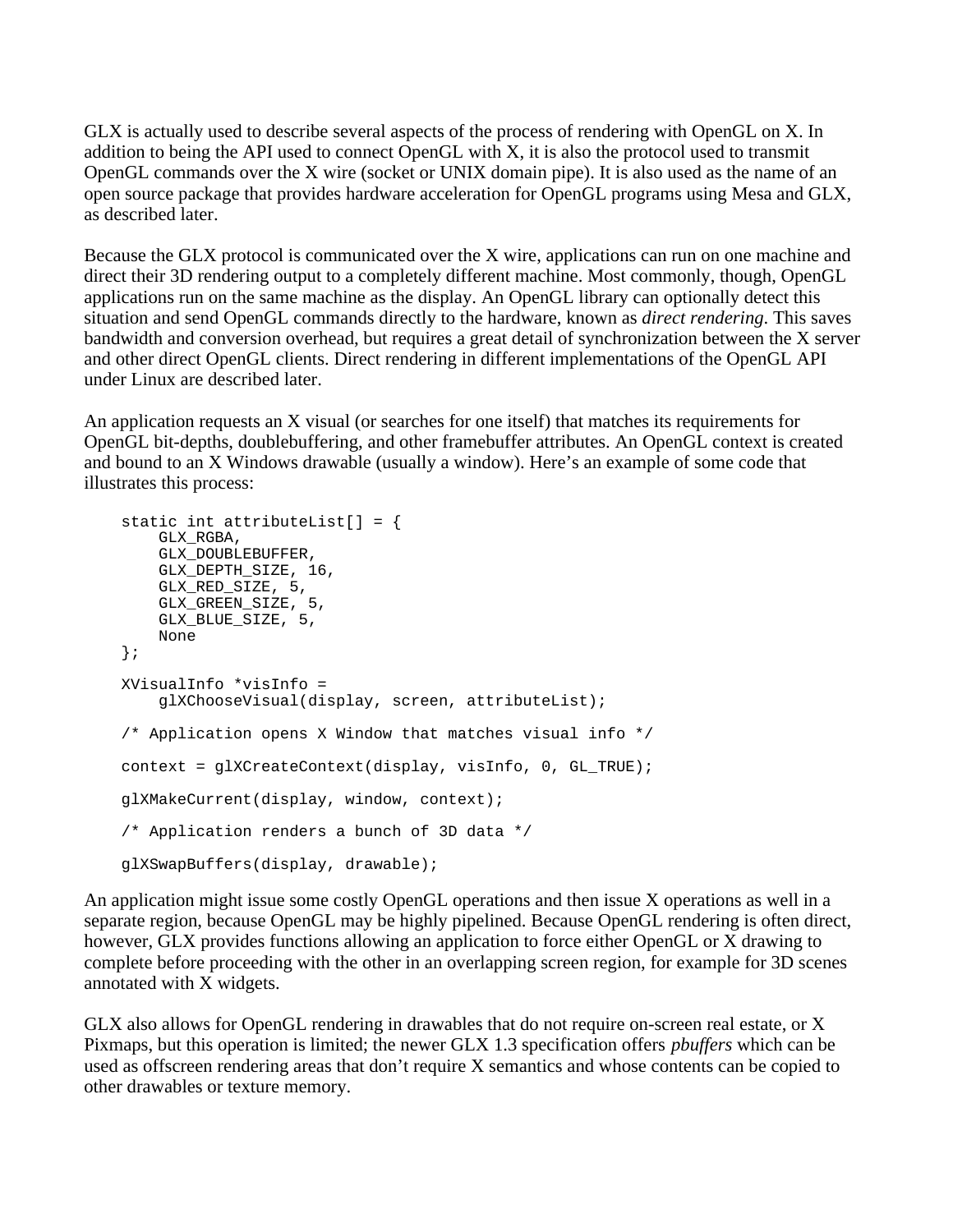GLX of course provides some more functionality than is presented here. Clients can flush the rendering pipeline, request that X fonts be turned into GL display lists for text rendering, move data between contexts, and query extensions to GLX. Users desiring a detailed guide to using GLX and OpenGL should consult Mark Kilgard's book *Programming OpenGL for the X Window System*.

# **Toolkits**

#### **GLUT**

GLUT, by Mark Kilgard, (not to be mistaken with GLU) encapsulates window system and event processing in a simple toolkit. GLUT provides facilities to open windows, subwindows, draw simple geometric shapes, draw text, handle pop-up menus, and invoke application callbacks on mouse and keyboard events.

Some application developers use GLUT to rapidly prototype their OpenGL application, because of GLUT's simplicity. Others use it as the basis of their released application because of its portability. Our experience has been that most production-quality interactive OpenGL applications use GLX (or WGL) either directly or through their own proprietary portability layer in order to have more control, but GLUT is an excellent toolkit for whipping together demos and samples.

Here's an example of how an application might set up a GLUT window and a mouse and some standard callbacks:

```
 glutInit(&argc, argv);
 glutInitWindowSize(512,512);
 glutInitDisplayString("samples rgb double depth");
 glutCreateWindow("window title goes here");
 glutDisplayFunc(redrawFunc);
 glutKeyboardFunc(keyboardFunc);
 glutMotionFunc(motionFunc);
 glutMouseFunc(buttonFunc);
 glutReshapeFunc(reshapeFunc);
 /* initialize OpenGL here */
 glutMainLoop();
```
Here's an example button callback:

```
 void button(int b, int state, int x, int y)
 {
    if(button == 0) {
        if(state == 0) doLeftButtonDownAction();
         else
             doLeftButtonUpAction();
     }
 }
```
More information on the functions and features of GLUT can be found at the OpenGL web site, www.opengl.org.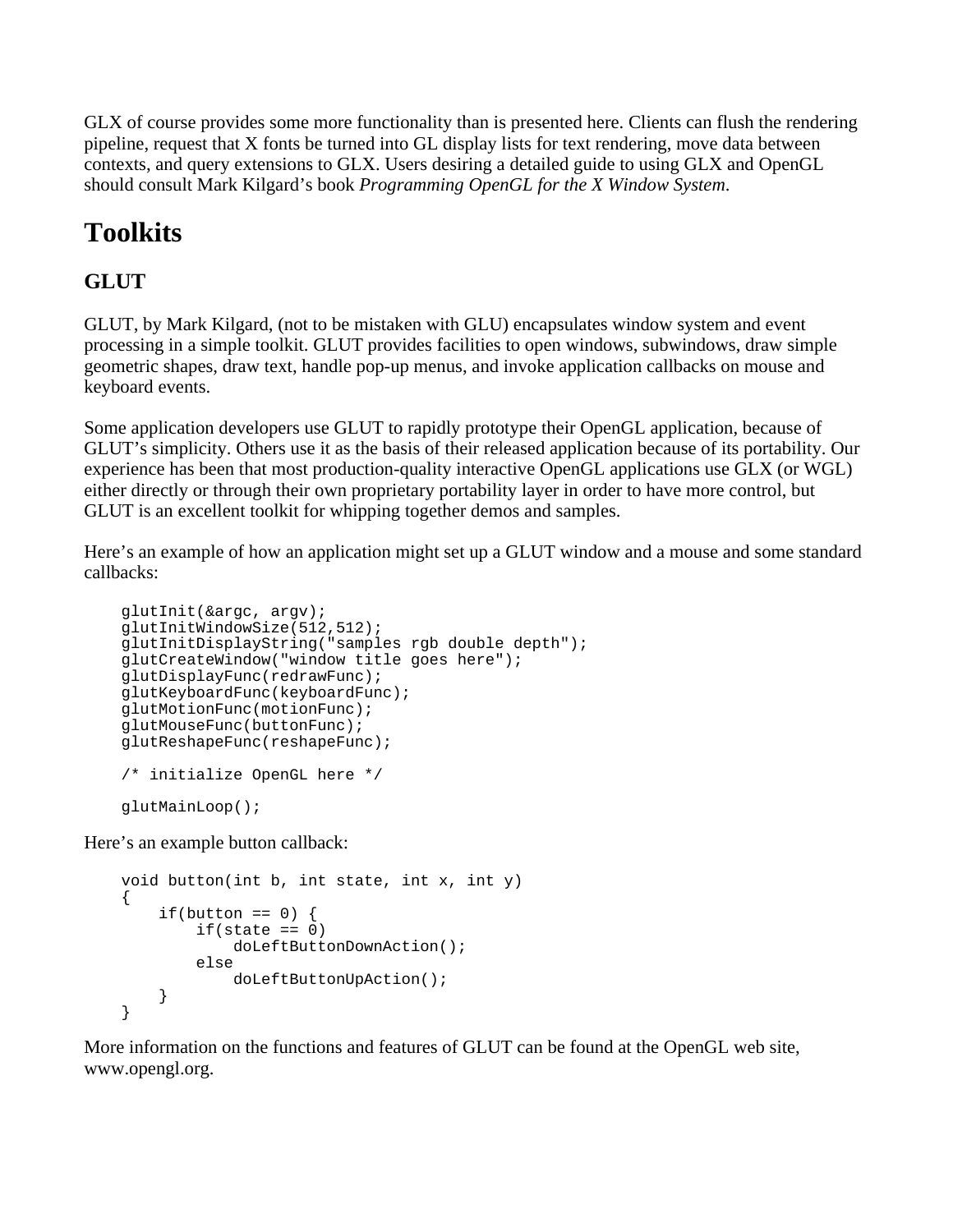#### **Simple DirectMedia Layer (SDL)**

Sam Lantinga has written a portable media API called *Simple DirectMedia Layer* for applications needing audio, input, and framebuffer access on multiple platforms. SDL is used largely for games but can be used to author general multimedia applications that can run on Linux, MacOS, BeOS, and Windows. Here's a snippet of code that creates an SDL window and draws using OpenGL, borrowed from the OpenGL tutorials available at http://www.libsdl.org/opengl/intro.html.

```
 /* Initialize SDL for video output */
    SDL_Init(SDL_INIT_VIDEO);
   SDL SetVideoMode(640, 480, 0, SDL OPENGL);
   /* Set the title bar in environments that support it */ SDL_WM_SetCaption("SDL Sample", NULL);
    /* initialize OpenGL here */
    /* Loop, drawing and checking events */
   done = 0; while ( ! done ) {
        /* Draw OpenGL scene here */
        SDL_Event event;
        while ( SDL_PollEvent(&event) ) {
            if ( event.type == SDL_QUIT )
               done = 1;
            if ( event.type == SDL_KEYDOWN ) {
                if ( event.key.keysym.sym == SDLK_ESCAPE )
           \text{done} = 1; }
 }
 }
    SDL_Quit();
```
SDL provides access to framebuffer memory (*surfaces*) with optional conversion, for blitting images to the screen. The SMPEG mpeg player uses SDL to display its video frames. Events from the windowing system are provided to the application from keyboard, mouse, and window operations. SDL provides a thread creation API, plus a semaphore facility for thread synchronization, and event processing in SDL is thread-safe. SDL also provides an API for playing 8-audio and 16-bit audio samples and for controlling audio playback from a CD.

SDL is available at http://www.devolution.com/~slouken/SDL and is available in a stable production version 1.08.

#### **Open Inventor**

Inventor was developed at Silicon Graphics and provides an object-oriented C++ interface for graphics objects and system abstractions. Inventor provides both a run-time API and a file format, and is considered a scene graph, because it stores 3D scene data in a directed graph configuration. In Inventor, state from objects affects the state of other objects "below" and "to the right", thus hierarchies of geometric transformation (rotation, scale, and rotation) can be layered together to create complex scenes. Inventor is used by many in visualization because of its ease-of-use and power.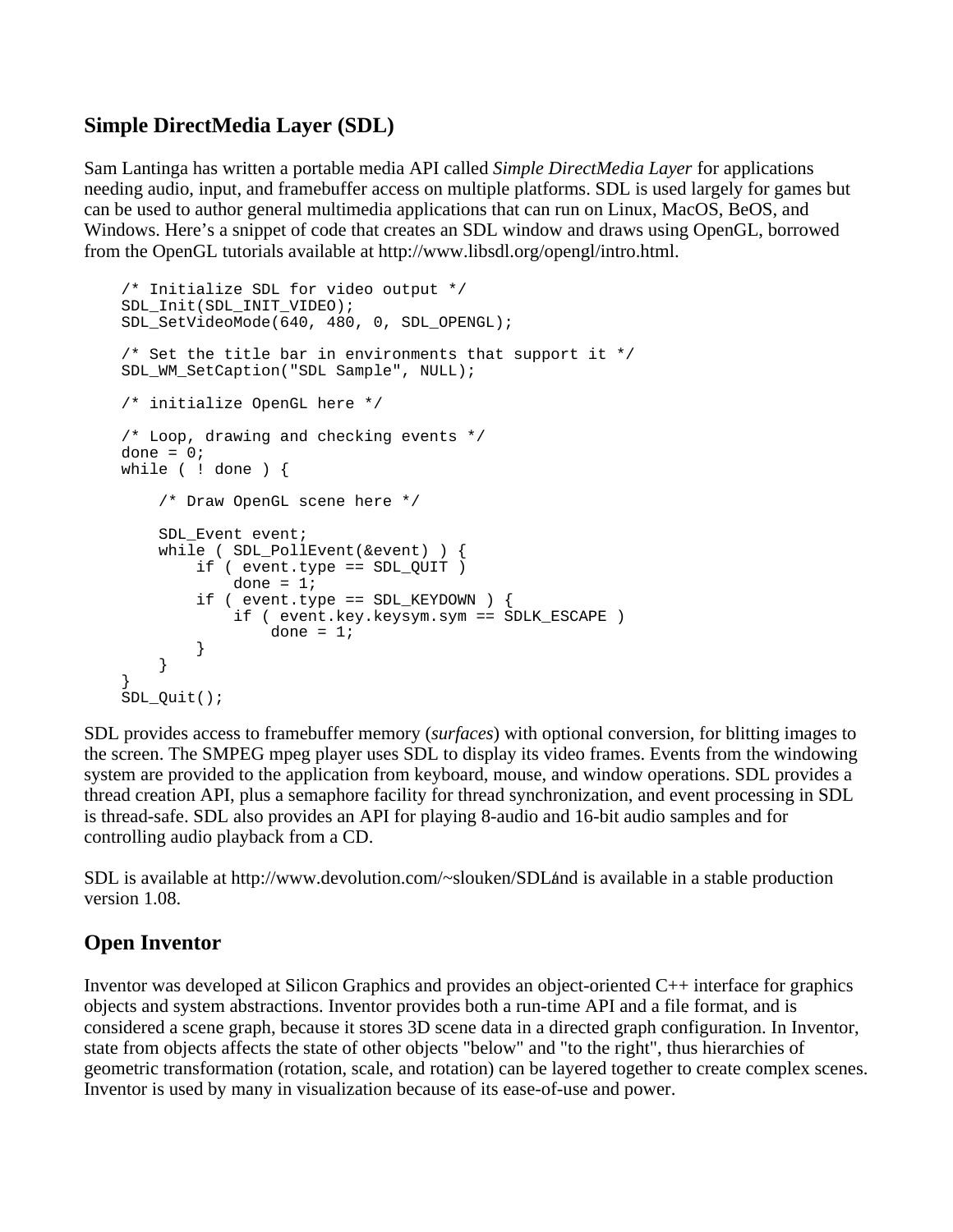Inventor provides an extremely rich assortment of tools including scene primitives, window and event management, reading and writing files, and scene operation. Here's a sample of some code that creates a very simple scene graph and displays it in a window, borrowed from *The Inventor Mentor* by Josie Wernecke:

```
Widget myWindow = Soxt::init(arqv[0]): // Create a new scene graph root node
 SoSeparator *root = new SoSeparator;
 root->ref();
 SoPerspectiveCamera *myCamera = new SoPerspectiveCamera;
 root->addChild(myCamera);
 root->addChild(new SoDirectionalLight);
 // Add a red material; all subsequent siblings will be affected by
 // this red material until the next material
 SoMaterial *myMaterial = new SoMaterial;
 myMaterial->diffuseColor.setValue(1.0, 0.0, 0.0); // Red
 root->addChild(myMaterial);
 // Add a cone.
 root->addChild(new SoCone);
 // Create a renderArea in which to see our scene graph.
 // The render area will appear within the main window.
 SoXtRenderArea *myRenderArea = new SoXtRenderArea(myWindow);
 // Make myCamera see everything.
 myCamera->viewAll(root, myRenderArea->getViewportRegion());
 // Put our scene in myRenderArea, change the title
 myRenderArea->setSceneGraph(root);
 myRenderArea->setTitle("Hello Cone 1");
 myRenderArea->show();
 // Map the window to the screen and give control to Inventor
SoXt::show(myWindow); // Display main window<br>SoXt::mainLoop(); // Main Inventor event
                       // Main Inventor event loop
```
An Inventor scene graph can be made of a variety of different types of *nodes*, including geometric shapes, texture data, material parameters, cameras, and object manipulators. Some shape nodes are simple predefined shapes like SoCone and SoIndexedFaceSet (Inventor scene objects are prefixed with **So** to differentiate them from application-specific data types). Property nodes change rendering state and include surface appearance changes like SoMaterial and SoTexture2, geometric transformation changes like SoTransform, and other nodes modifying interpretation of shape data like SoComplexity.

There are many more nodes in Inventor than are mentioned here. A quick reference to the nodes in Open Inventor 2.0 is available at http://www.sgi.com/Technology/Inventor/PostScript/quickRef.ps.

Inventor *actions* traverse the scene graph, accumulating, pushing, and popping state. The SoGLRenderAction accumulates render state, like material values and geometric transformations, and renders each shape it encounters.

Each node in Inventor is made up of *fields*. For example, the *shininess* parameter in an SoMaterial is a field of type MFFloat and thus contains one or more floating point numbers. Each field can be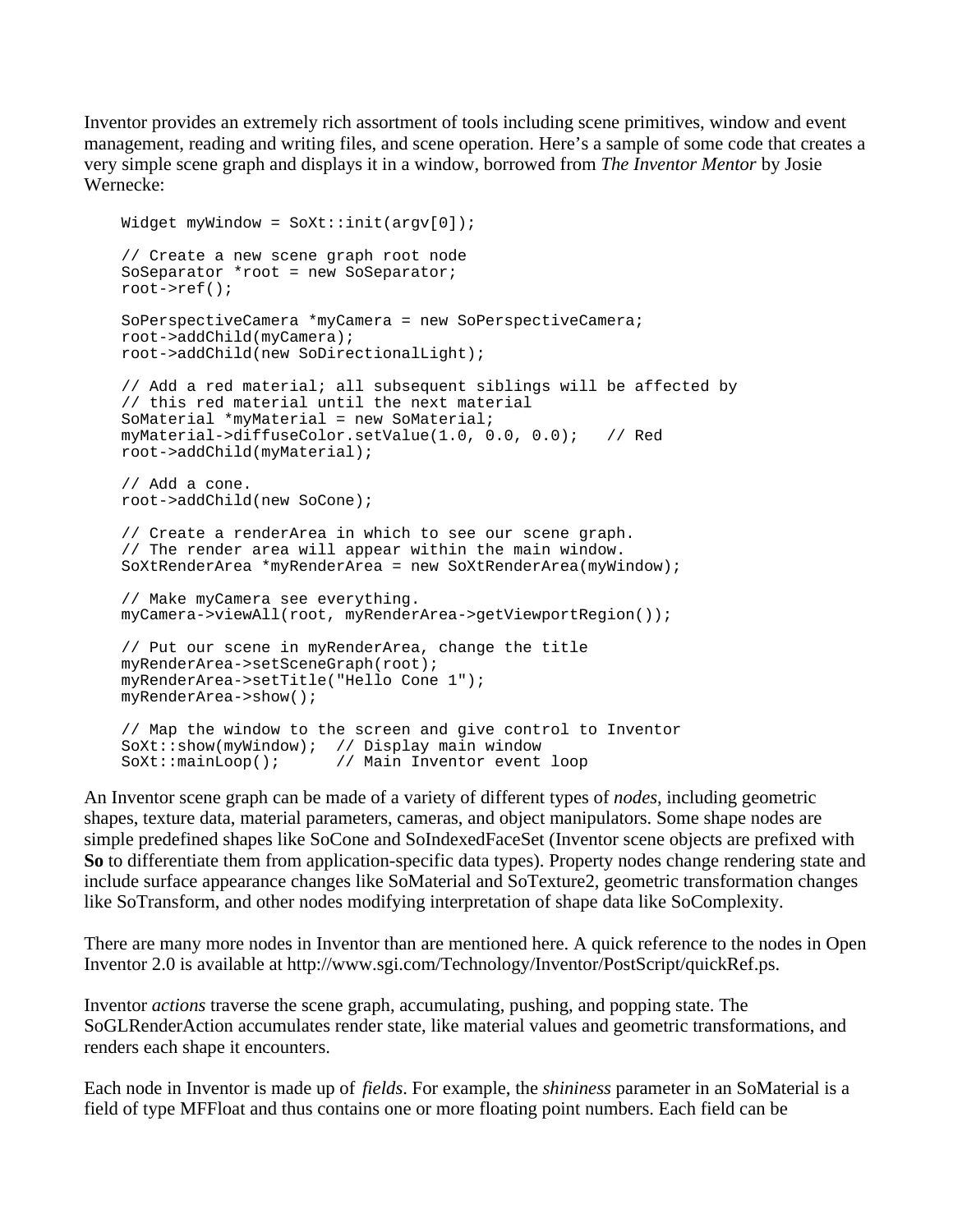*connected* to another field, so that when the first field is changed, the second field changes to the same value. Fields may also be connected to *engines*, which change the field value in some way. Connections and engines are very powerful and can be used to make complex behaviors without application callbacks or intervention.

Inventor also contains a set of *manipulators*, nodes that a user can interact with to change rotations, scales, and translations or material parameters, like SoTabBox, which provides visible "tabs" the user can click on and drag to change the translation or scale provided to subsequent nodes in the scene graph.

Inventor provides a series of prebuilt user-interface widgets. SoXt allows an application to integrate Inventor operations and events with Xt. The SoXtExaminerViewer presents the user with a number of convenient buttons and menus for viewing a scene, including changing the rendering style and moving and rotating a scene.

Inventor specifies its own file format which directly maps to the scene graph data. Thus Inventor scene data can be stored verbatim in a file and read in at a later time to recreate nodes, connections and engines. The Inventor file format was used as the basis for the VRML virtual reality web file format.

Template Graphics (www.tgs.com) sells a port of Inventor version 2 to Linux. Coin, at www.coin3d.org, is a 3D toolkit that uses the Inventor 2.0 API, available in an open source release restricted to noncommercial use and as a commercial product.

#### **IRIS Performer**

Performer is another C++ object-oriented scene graph toolkit developed at Silicon Graphics. Performer tends to run more towards high-performance applications rather than ease-of-use; it is targetted at maximizing OpenGL rendering performance through the use of multiple processors for view-frustum culling, sorting primitives to reduce OpenGL state changes, and transferring vertex data using optimized unrolled loops.

Performer provides a full-featured toolkit for building high-performance visualization and simulation programs including scene primitives and a generalized file reader/writer facility, and allows the application a great deal of flexibility regarding how multiprocessing is configured. Here's a simplified excerpt from the hello.c sample program:

```
 // Initialize and configure IRIS Performer
 pfInit();
 pfMultiprocess( PFMP_DEFAULT ); 
 pfConfig();
 // Look for files in PFPATH, ".", and "/usr/share/Performer/data"
 pfFilePath(".:/usr/share/Performer/data:../../../../data");
 // Create a scene
 pfScene *scene = new pfScene;
 // Create a lit scene pfGeoState for the scene
 pfGeoState *gstate = new pfGeoState;
 gstate->setMode(PFSTATE_ENLIGHTING, PF_ON);
 // attach the pfGeoState to the scene
```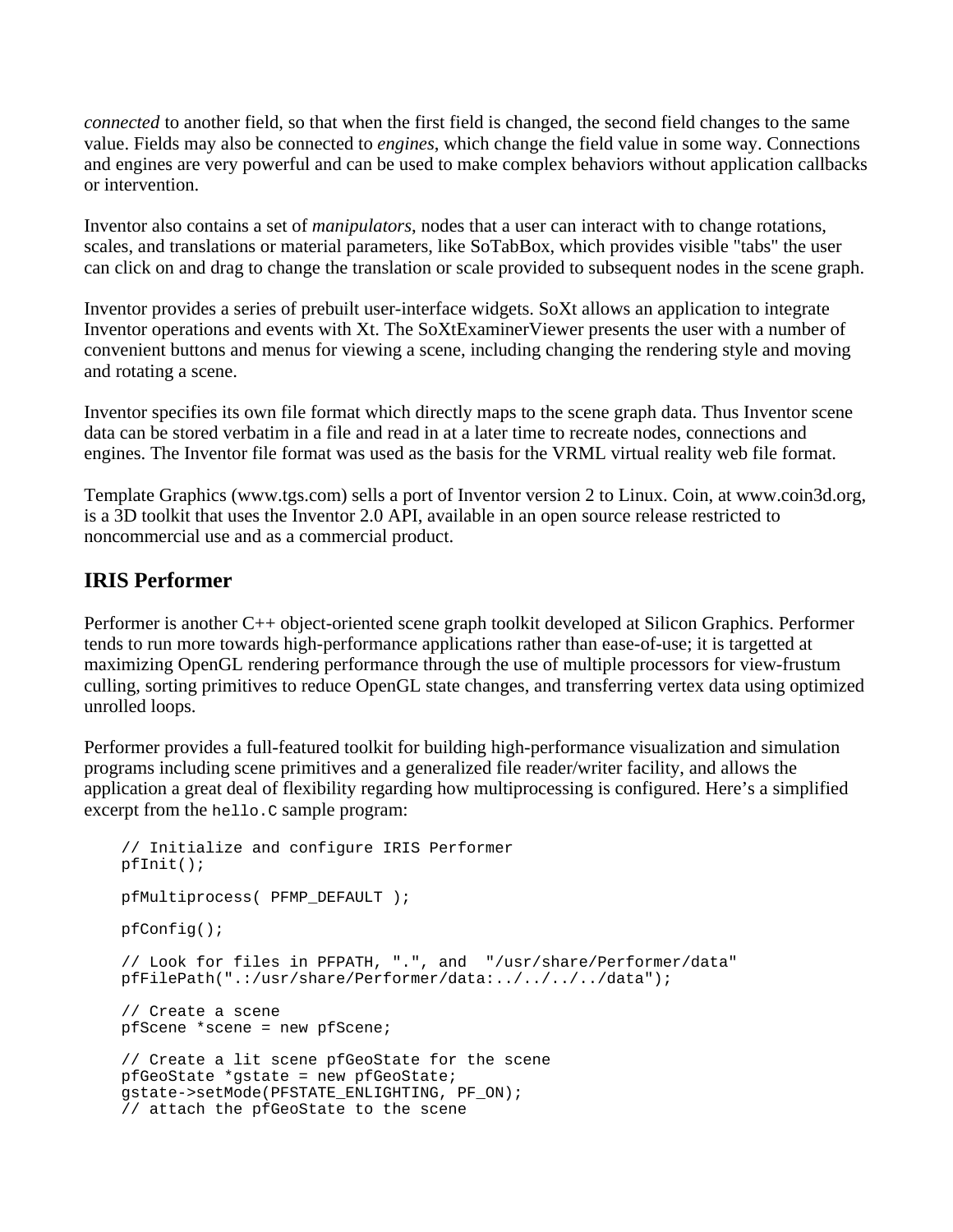```
 scene->setGState(gstate);
scene->addChild(new pfLightSource);
 // Create 3D message and place in scene.
 pfString *str = new pfString;
 pfFont *fnt = pfdLoadFont_type1("Times-Elfin",PFDFONT_EXTRUDED);
 str->setFont(fnt);
 str->setMode(PFSTR_JUSTIFY, PFSTR_MIDDLE);
 str->setColor(1.0f, 0.0f, 0.8f, 1.0f);
 str->setString("Welcome to IRIS Performer");
 str->flatten();
 pfText *text = new pfText;
 text->addString(str);
 scene->addChild(text);
 // Create and configure a pfPipe and pfChannel.
pfPipe *pipe = pfGetPipe(0);pfChannel *chan = new pfChannel(pipe);
char->setFOV(60.0f, 0.0f); chan->setScene(scene);
 // Determine extent of scene's geometry.
 pfSphere bsphere;
 text->getBound(&bsphere);
 chan->setNearFar(1.0f, 10.0f*bsphere.radius);
 // Spin text for 15 seconds.
double startTime = pfGetTime();
 double t;
while ((t = pfGetTime)) - startTime) < 15.0f)\left\{ \right. pfCoord view;
    float s, c;
     // Compute new view position, rotating around text.
     pfSinCos(45.0f*t, &s, &c);
     view.hpr.set(45.0f*t, -5.0f, 0.0f);
     view.xyz.set(
                   2.0f * bsphere.radius * s,
                   -2.0f * bsphere.radius * c,
                   0.3f * bsphere.radius);
     chan->setView(view.xyz, view.hpr);
     // Initiate cull/draw processing for this frame.
     pfFrame();
 }
 // Terminate parallel processes and exit.
 pfExit();
```
As you can see, Performer allows an application a great deal of control over the scene and processing of the scene, but sometimes at the expense of usability for the beginner.

Like Inventor, Performer scenes are made of nodes in a directed graph, except that changes like rotations and scales are inherited from top to bottom and not from left to right. *Parent* nodes do something to their *children* like grouping them together (pfGroup), applying a geometric transformation, choosing one